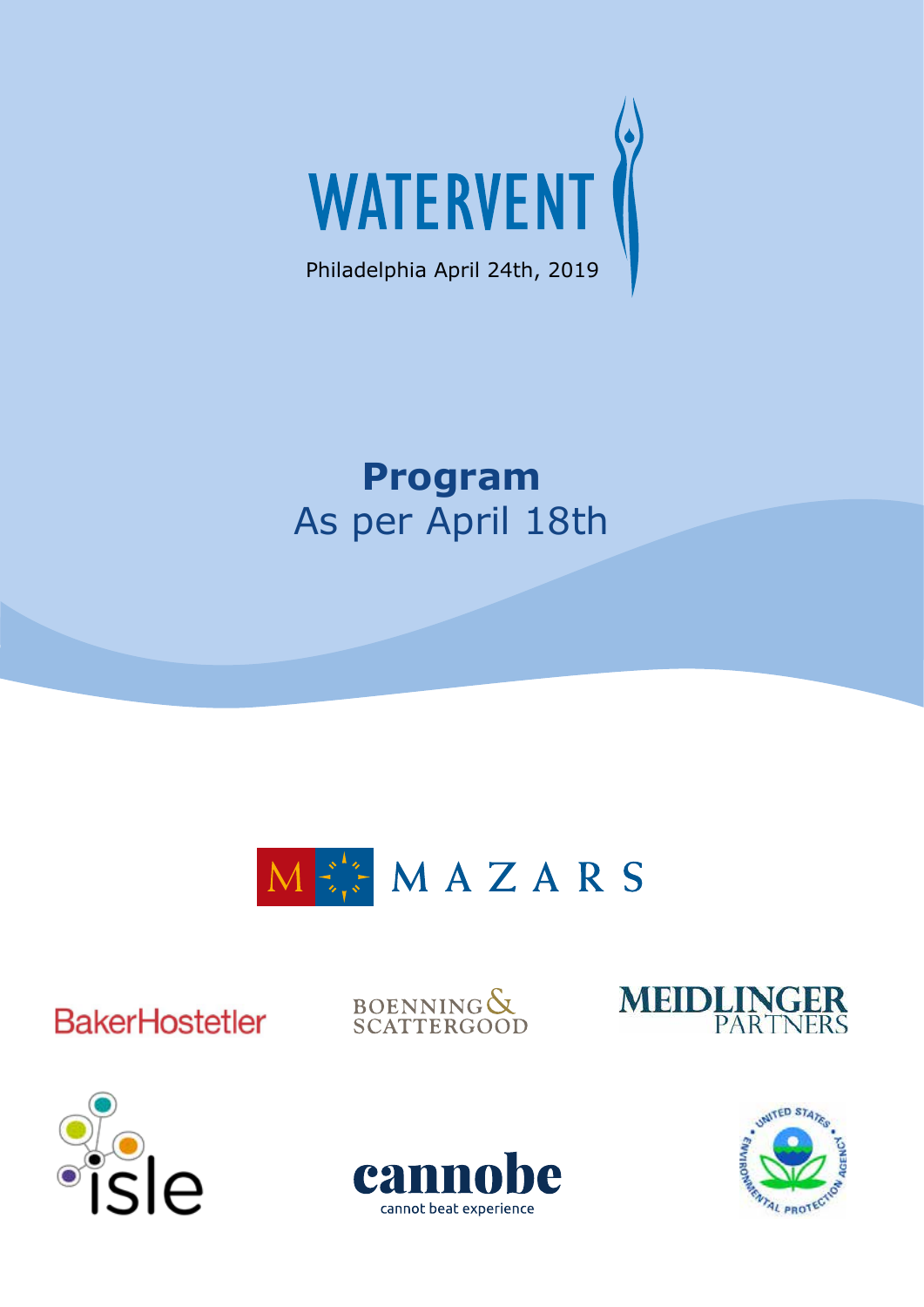

# Program - As per April 18th, 2019

## **Location:**

## **BakerHostetler Philadelphia**

2929 Arch Street, Cira Centre, 12th Floor, Philadelphia, PA 19104-2891, adjacent to 37th Street station

## **Our panel questions:**

- how do you support/ trigger water technology innovations?
- any spinoff activities?
- are you open to apply or buy new water technologies?
- which advice do you have for water tech start-ups?
- the most promising water tech you got aware of in the last 12 months

## Program April 24th, 2019 Moderation by Ulf Leonhard, WaterVent

| 9.30 a.m.  | <b>Opening &amp; Welcome</b><br>Reasons for our engagement in water |
|------------|---------------------------------------------------------------------|
|            | • Jeffrey Rosedale, BakerHostetler LLP                              |
|            | • James Adducci, Boenning & Scattergood                             |
|            | • Jerome Devillers, Weiser Mazars                                   |
|            | • Karen Meidlinger. Meidlinger Partners                             |
|            |                                                                     |
| 9.45 a.m.  | Ulf Leonhard, WaterVent: our experiences in running the forum       |
| 10.00 a.m. | Micol Campagnano, Booky Oren Global Water Technologies Ltd.         |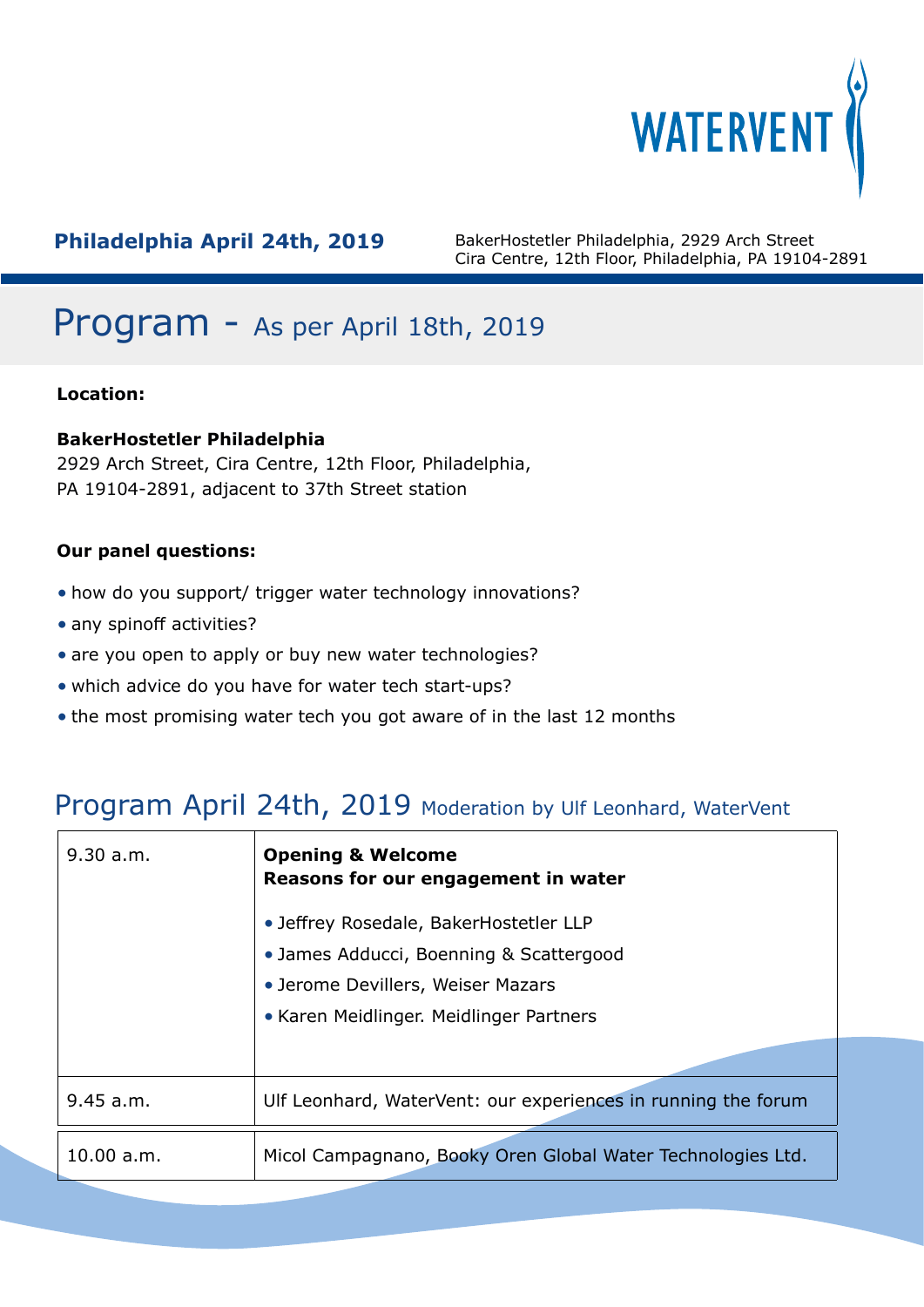

## Program - As per April 18th, 2019

| 10.15 a.m. | <b>Premium presentations</b><br>• Paul Hatten & Steve Gluck, BioGill (Australia/USA)<br>• John R. Grizz Deal, IX Power Clean Water, Inc. (USA)<br>• Ran Kedem & Shaul Rom, Reali Technologies Ltd (Israel)<br>• Birgit Dürsch, silvertex aqua GmbH (Germany)<br>with Q & A                        |
|------------|---------------------------------------------------------------------------------------------------------------------------------------------------------------------------------------------------------------------------------------------------------------------------------------------------|
| 11.30 a.m. | <b>Coffee break</b>                                                                                                                                                                                                                                                                               |
| 12.00 a.m. | <b>Corporates in Water</b><br>· Biju George, DC Water<br>• Emrah Ercan, Suez Water Technologies & Solutions<br>• Angelita Fassnacht, Principal Product Manager, American Water<br>• Danielle Nierenberg, FoodTank<br>• Catrin Gerhardt, Rocketspace                                               |
| 12.30 a.m. | <b>Panel II Triggering Water Tech Innovations I</b><br>• Richard Seline, AccelerateH2O<br>• Erin Keys, Austin Technology Incubator<br>• Sally Gutierrez, EPA<br>• Javier Dante Renna, MIT Waterclub<br>. Melissa L. Meeker, Water Innovation Center Gwinnett County<br>• Egils Milberg, Pure Blue |
| 1.00 p.m.  | Lunch                                                                                                                                                                                                                                                                                             |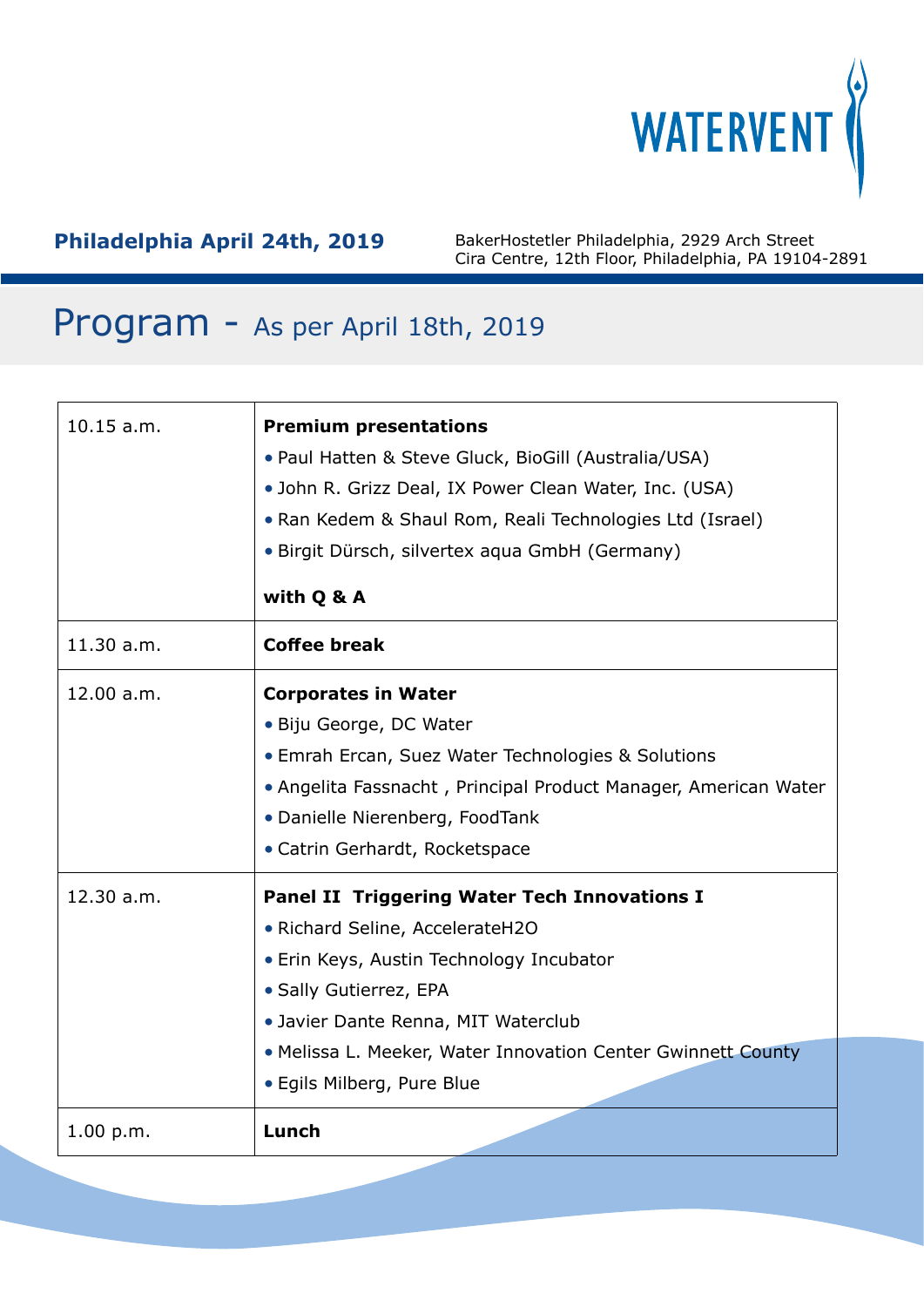

# Program - As per April 18th, 2019

| 1.45 p.m.   | <b>Company Presentations (elevators) Part I</b><br>• Agaix, Michael Gardner & James Banta<br>• AQUAOSO Technologies, PBC, Christopher J Peacock                                                                                        |
|-------------|----------------------------------------------------------------------------------------------------------------------------------------------------------------------------------------------------------------------------------------|
|             | • Glanris, Bryan Eagle & Tom Volinchak<br>• Daupler, Inc., John P. Bertrand                                                                                                                                                            |
| 2.10 p.m.   | <b>Investors Panels</b><br>led by James Adducci, Boenning & Scattergood<br>• Aaron Fisher, PhD PMP   Technology and Innovation Manager,<br>The Water Research Foundation<br>• Jeff Possick   Managing Director, MissionPoint Partners  |
| 2.30 p.m.   | <b>Legal aspects</b><br>· María Coor, BakerHostetler LLP                                                                                                                                                                               |
| 2.45 p.m.   | <b>Company Presentations (elevators) Part II</b><br>• Onvector, Joe Henderson<br>• Wellpower, Ayushi Sinha<br>• Bluesources, PJ Bellomo<br>• MapText                                                                                   |
| $3.15$ p.m. | Panel IV: Triggering Water Tech Innovations II                                                                                                                                                                                         |
|             | • Dean Amhaus, The Water Council<br>• Antony Seppi & Rahul Bawa, Pipeline H2O<br>• Micah Kotch, Urban X<br>• Jeffrey Lape, Deputy Director, Office of Science and Technology,<br>Office of Water, U.S. Environmental Protection Agency |
| 3.45 p.m.   | <b>Coffee break</b>                                                                                                                                                                                                                    |